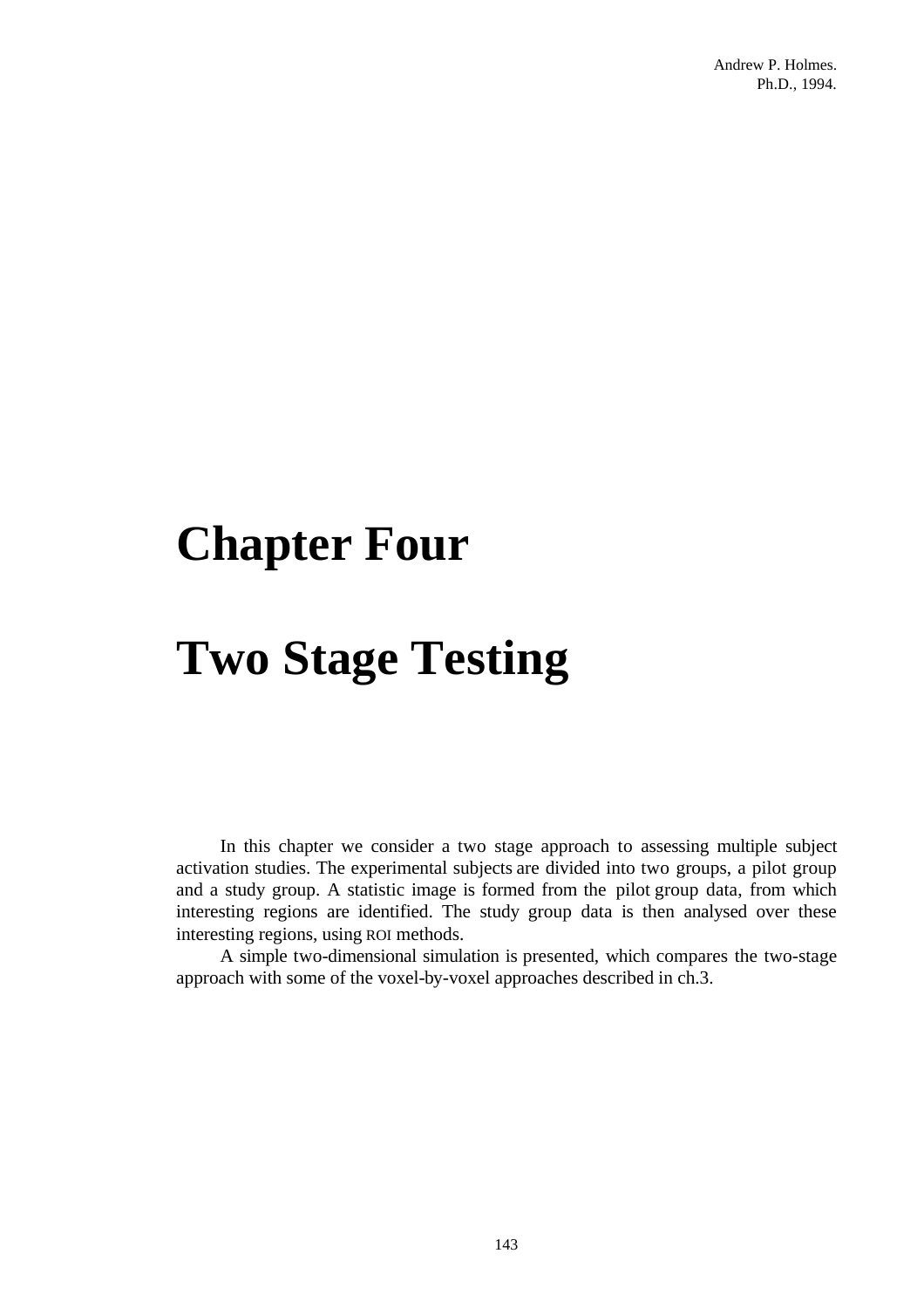# **4.1. Two-Stage Testing**

Consider a multiple subject activation study, in which subjects are scanned repeatedly under two mental states which are to be compared. In the absence of any prior hypotheses regarding the brain location engaged differently by the two states under study, we have two avenues for analysis. The first involves a pilot study to identify interesting regions of the brain. These are then examined in a study on new subjects using ROI methods. This is the *two-stage* approach. Hypotheses are generated in stage one, the pilot stage, and assessed in stage two, the study stage. The data used in each stage are independent. The second option proceeds with an analysis that considers the whole intracerebral volume, usually voxel-by-voxel. Most research to date has taken the latter option, forming statistic images using the methods of ch.2, and assessing them with the methods of ch.3.

However, the large multiple comparisons problem of a voxel-by-voxel approach results in methods with low power. A voxel-by-voxel approach may be less powerful than a two-stage approach using the same number of subjects. The small number of comparisons in the study stage of a two-stage approach may make up for the smaller study group and the possibility of spurious region hypotheses being identified in the pilot stage, to produce a test more powerful than a voxel-by-voxel approach with the same number of subjects.

It is this possibility which we shall explore in this chapter.

#### *Two-Stage testing from subject difference images*

Consider a simple activation experiment with *N* subjects, each scanned *M* times under each of the two conditions, "rest" and "active". Choose  $N_1$  subjects as the pilot group, with the remaining  $N_2 (= N - N_1)$  subjects as the study group.

For simplicity, we shall consider the proportional scaling approach, with paired *t*-statistics formed from subject difference images as described in §2.3.1. As noted in §2.3.1.2., the paired *t*-statistic for multiple subject simple activation studies provides a simple statistic that absorbs undesirable effects that otherwise require an extremely complex model, but that the approach is hampered by the low degrees of freedom for variance estimation.

Let  $Y_{gijqk}$  denote the rCBF (rA) measurement at voxel  $k = 1,...,K$ , of scan  $j = 1,...,M$ under condition  $q = 0,1$  ( $0 =$  "rest", 1= "active"), on subject  $i = 1,...,N<sub>g</sub>$  in group  $g = 1,2$ (1="pilot", 2="study"), after normalisation for global changes by proportional scaling (§2.1.2.) As usual, we shall refer to voxels by their index, *k*, to regions by the set of indices of the voxels in that region, and use  $H<sub>U</sub>$  to mean the omnibus hypothesis over region U, the intersection of the voxel hypotheses for voxels with indices *k*∈U.

The data for each subject is collapsed into a *subject difference image*,  $\Delta_{gi} = (\Delta_{gi1}, \ldots, \Delta_{giK}).$ 

$$
\Delta_{gik} = \overline{Y'}_{gi \bullet 1k} - \overline{Y'}_{gi \bullet 0k} \tag{61}
$$

We shall consider  $\Delta_{gik} \sim N(\mu_k, \sigma_k^2)$ . As we shall see, distributional assumptions are not necessary for the pilot group subject difference images, and weaker assumptions are adequate for the study group difference images. The hypothesis of no activation is  $H_k: \mu_k = 0$ , with alternative hypothesis  $H_k: \mu_k > 0$ . The omnibus hypothesis is  $H_w$ , where  $W = \{1, \ldots, K\}$  is the set of (indices of) voxels under consideration.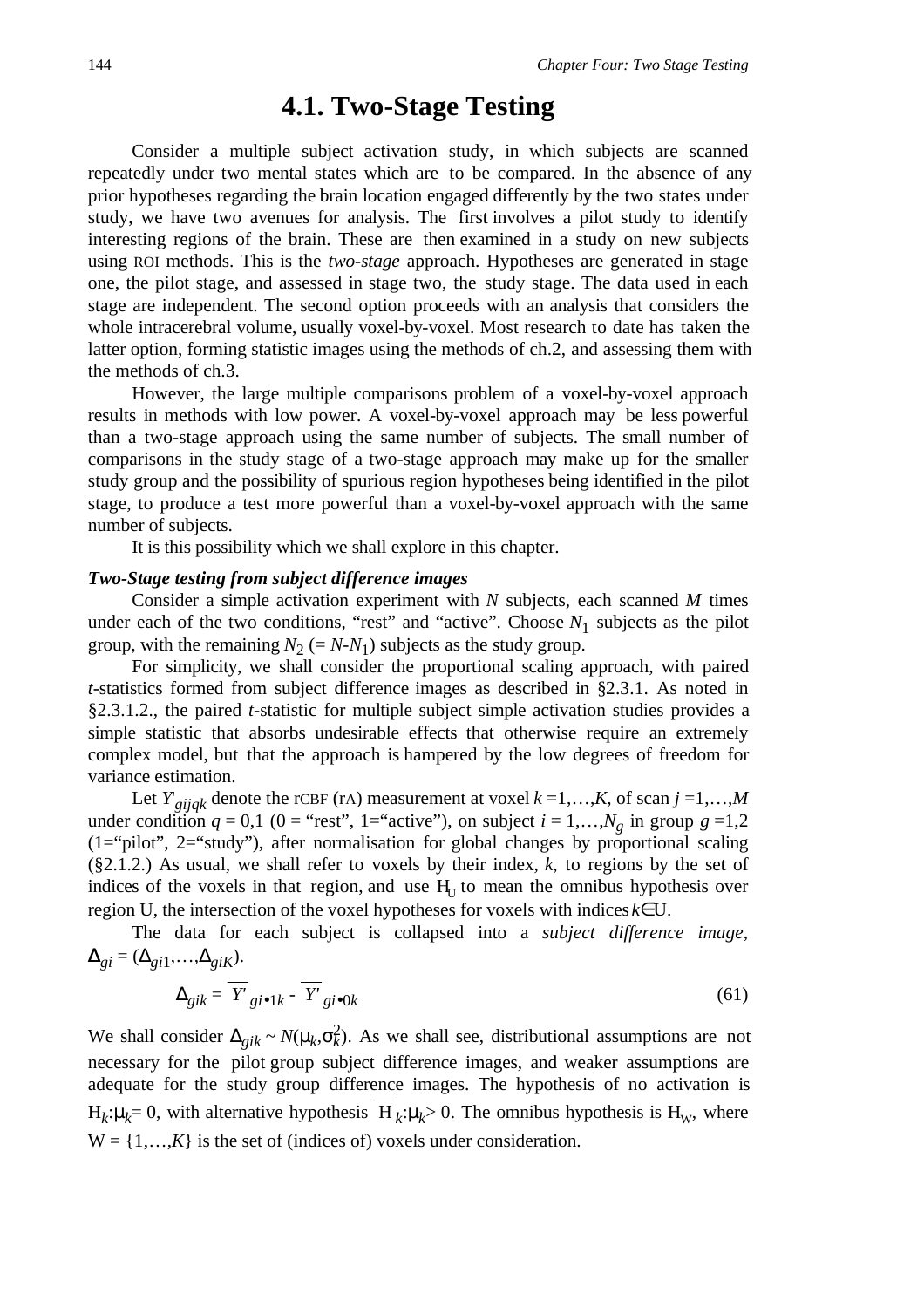#### *Stage 1: Region selection from pilot group data*

The pilot group *t*-statistic image,  $T_1 = (T_{11},...,T_{1K})$ , is constructed from the pilot group subject difference images as described in §2.3.1., giving, in the current notation:

$$
T_{1k} = \frac{\overline{\Delta}_{1\bullet k}}{\sqrt{S_{1k}^2/N}}
$$
(62)

where  $\Delta_{1 \bullet k} = \frac{1}{M} \sum \Delta$ 1 1 1  $1 \frac{N_1}{N_1}$ •  $_{k} = \frac{1}{N_1} \sum_{i=1}^N \Delta_{1ik}$ *N N* is the *pilot group mean difference* at voxel *k,*(63)

and 
$$
S_{1k}^2 = \frac{1}{N_1 - 1} \sum_{i=1}^{N_1} \left( \Delta_{1ik} - \overline{\Delta}_{1\bullet k} \right)^2
$$
 is the variance estimate (64)

Any method for the selection of regions of interest will give a valid test. As well as the pilot study statistic image, additional information can be used to aid region selection. Anatomical information can be used to exclude white matter and ventricular regions from selection. Clinicians prior beliefs can be incorporated, and the interesting regions chosen manually. However, many experimenters prefer automated procedures that eliminate operator judgement from analyses, giving reliable methods that always give the same answer for any particular data. Further, for study by simulation, an automated method of region identification is required.

The method we shall adopt is as follows. Threshold the pilot group *t*-statistic image at a fairly low threshold, and note the clusters of voxels with supra-threshold values. Choose the "most interesting" of these clusters, where the interest of a cluster is measured in terms of the size of the region enclosed between the suprathreshold portion of the statistic image and the threshold plane. We shall call this the *excess weight* of the suprathreshold cluster. For a one-dimensional image, the excess weight is an area (fig.58).



Figure 58 Excess area for a supra-threshold cluster in a one-dimensional image.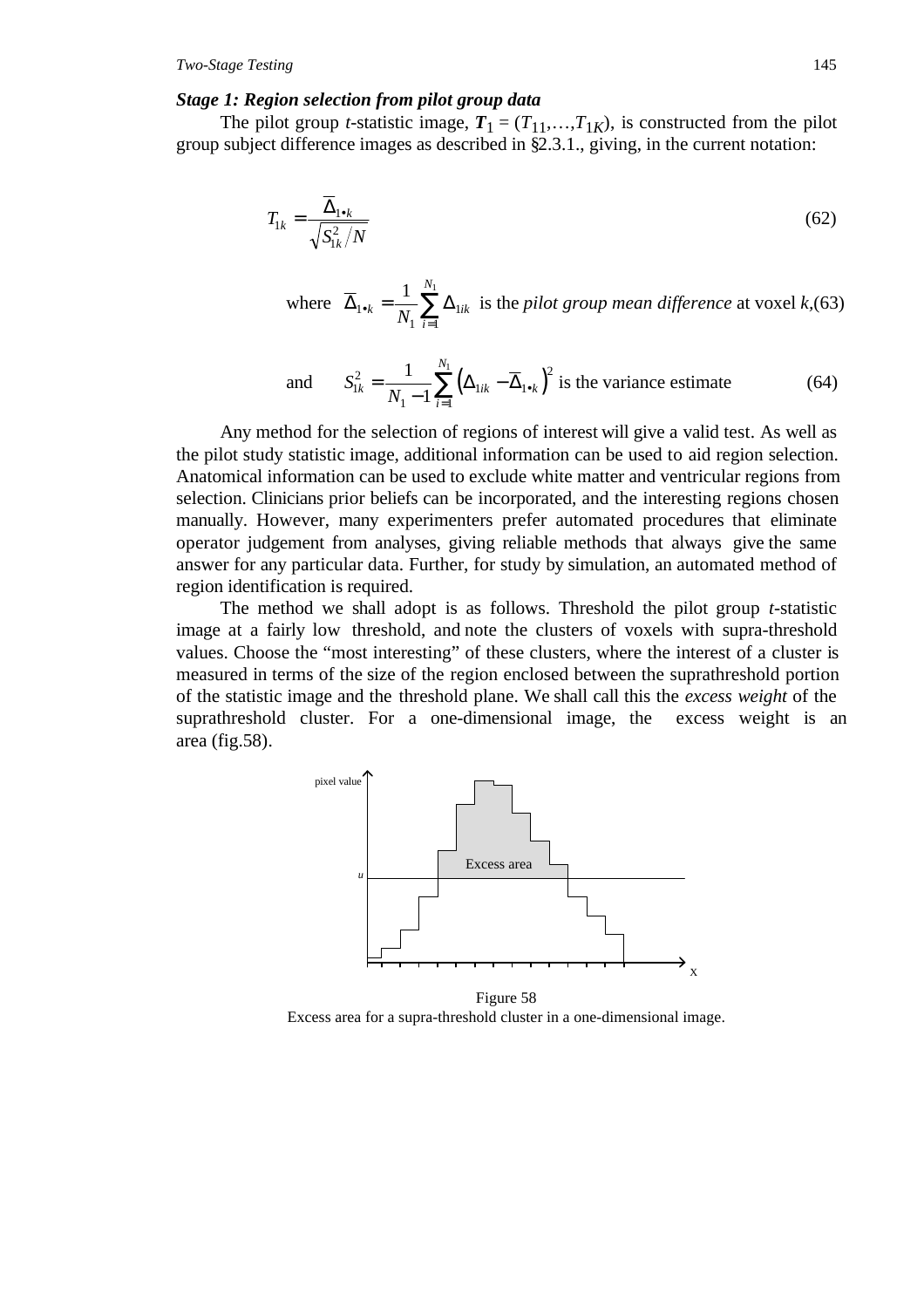In detail, TSmaxNoR<sup>55</sup> ROI are chosen as follows:  $T_1$  is thresholded at a level  $u_1 = t_{N_1-1,1-n_1}$ , the 1- $n_1$  point of a Student's *t*-distribution with  $N_1$ -1 degrees of freedom. Suppose there are *R*' supra-threshold clusters of voxels, where cluster *r* consists of voxels  $k ∈ U'_r$ ,  $r = 1,...R'$ . If  $R' ≤$  TSmaxNoR then we are done: These R' clusters define the ROI. If  $R'$  > TSmaxNoR, then compute the region excess weights as  $\omega_r$  (eqn.65), and choose as ROI the regions defined by the TSmaxNoR clusters with greatest weights.

$$
\omega_r = \sum_{k \in U_r} (T_{1k} - u) \times \text{VoxSize},\tag{65}
$$

where VoxSize is the volume of a voxel.

If a low threshold (corresponding to "large"  $\eta_1$ ) is chosen, then the probability of there being no supra-threshold clusters from the pilot group statistic image is very low. In the unlikely event that this does happen, suitable courses of action may be to lower the threshold (increase  $\eta_1$ ) until supra-threshold clusters are found, or to proceed with a voxel-by-voxel analysis of the study group data.

Suppose  $R$  (= min{ $R$ ', TSmaxNoR}) regions of interest are identified for examination in the study stage, consisting of voxels with indices  $k \in U_r$ ,  $r = 1,...R$ .

### *Stage 2: ROI analysis of study group*

The study stage of the two-stage test is an ROI analysis of the study group data, using the *R* regions of interest identified in the pilot stage. A *t*-test is performed for each region, at a level adjusted for the number of regions under consideration by Bonferroni (or Šidák) correction. The data for a region *t*-test are the means of the subject difference images over that region.

For each study group subject, the mean of the subject difference image over each region is computed, giving data *Xir*:

$$
X_{ir} = \frac{1}{\text{card}(\mathbf{U}_r)} \sum_{k \in \mathbf{U}_r} \Delta_{2ik}
$$

Here, card( $U_r$ ) is the cardinality of set  $U_r$ , the number of elements in  $U_r$ . One sample *t*-statistics for each region,  $T_{2r}$ , are computed in the usual way:

$$
T_{2r} = \frac{\overline{X}_{\bullet r}}{\sqrt{S_r^2 / N_2}}
$$
  
where  $S_r^2 = \frac{1}{N_2 - 1} \sum_{i=1}^{N_2} (X_{ir} - \overline{X}_{\bullet r})^2$ 

Assume  $X_{ir} \sim N(\mu_r, \sigma_r^2)$ . Under the null hypothesis of no (overall) activation in region *r*, H<sub>U<sub>*r*</sub></sub>: $\mu_r = 0$ ,  $T_{2r} \sim t_{N_2-1}$ , a Student's *t*-distribution with  $N_2$ -1 degrees of freedom. The alternative hypothesis of activation is one-sided  $H_{U_r}$ :  $\mu_r > 0$ . For a level α test by Bonferroni correction, the *R* region *t*-statistics  $T_{2r}$  are compared with the 1- $\alpha/R$ point of Student's *t*-distribution with  $N_2$ -1 degrees of freedom. Unadjusted *p*-values for each region are given by  $1-F_{t,N_2-1}(T_{2r})$ , where  $F_{t,df}(\bullet)$  is the CDF of Student's *t*-distribution with *df* degrees of freedom. These give Bonferroni adjusted *p*-values as the smaller of 1 and  $R(1-F_{t,N_2-1}(T_{2r}))$ .

 <sup>55</sup>Words in typewriter font, such as TSmaxNoR, are to be read as variable names.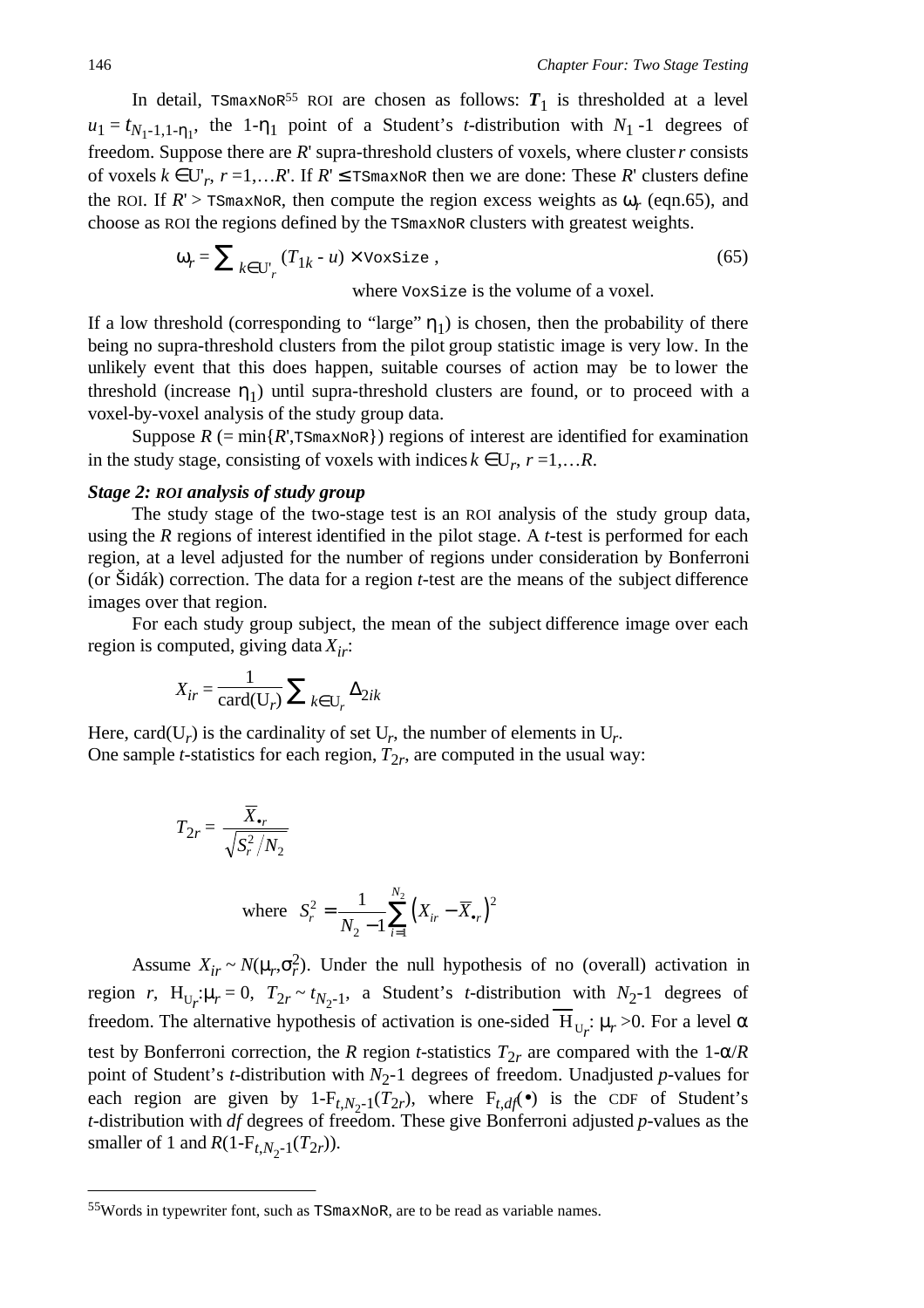### *Two-Stage Testing* 147

The Bonferroni correction here is unlikely to lead to particularly conservative tests since the number of ROI is small, and since under the null hypotheses  $H_{U_r}$ , the region *t*-statistics are unlikely to be highly correlated for reasonably separated ROI.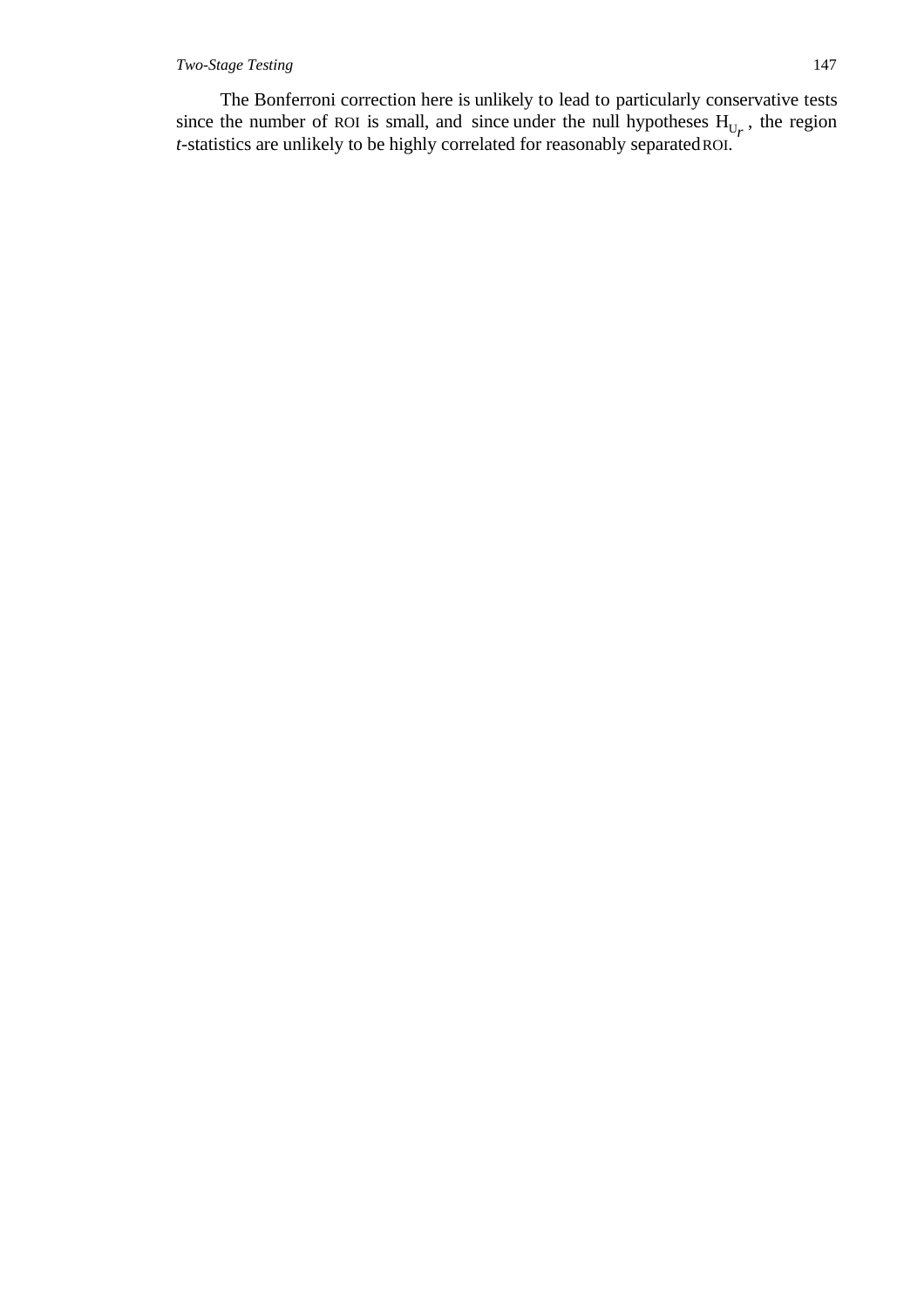# **4.2. Simulation Methods**

To assess the usefulness of this two stage approach, a simulation study was carried out. Sets of subject difference images were simulated, and the two-stage approach compared with some of the voxel-by-voxel approaches previously described in ch.3.

# **4.2.1. Image space**

The image space considered was a two-dimensional arrangement of  $K = 64 \times 64$ square pixels. In addition to the usual method of referring to pixels by their index, we shall refer to pixels in *pixel co-ordinates*, referring to a pixel by X and Y displacements in pixels from an origin chosen such that the "bottom left" pixel of the image space has coordinates (1,1) (appendix A). The pixels were taken to be of dimensions 2mm×2mm. This gives an image area of 4096 pixels, representing an area of 16384mm2, which is similar to that of a central slice from a PET image. However, for convenience we shall work in units of pixels, with one "pixel" representing 2mm when indicating a length.

#### *Toroidal image space*

To avoid edge effects, a periodic boundary was assumed, equivalent to wrapping the image space round a torus. The top and right of the image space were considered to touch the bottom and left of the image space, respectively. In pixel co-ordinates, pixel  $(x,64)$  was considered to be to the immediate left of pixel  $(x,1)$   $(x=1,...,64)$ , and pixel (64,y) was considered to be immediately below pixel  $(1,y)$  ( $y = 1,...,64$ ) (fig.59).



### Figure 59

The toroidal image space.

The image space as the pixellated surface of a torus is shown on the left. On the right are shown the neighbours of pixels in the "bottom left" of the 64× 64 image space, when considered as an unwrapped torus. The numbers in the squares are the pixel co-ordinates of the pixel. Four pixels in an "L" shaped cluster are shaded to indicate the orientation of the image space when wrapped onto the torus.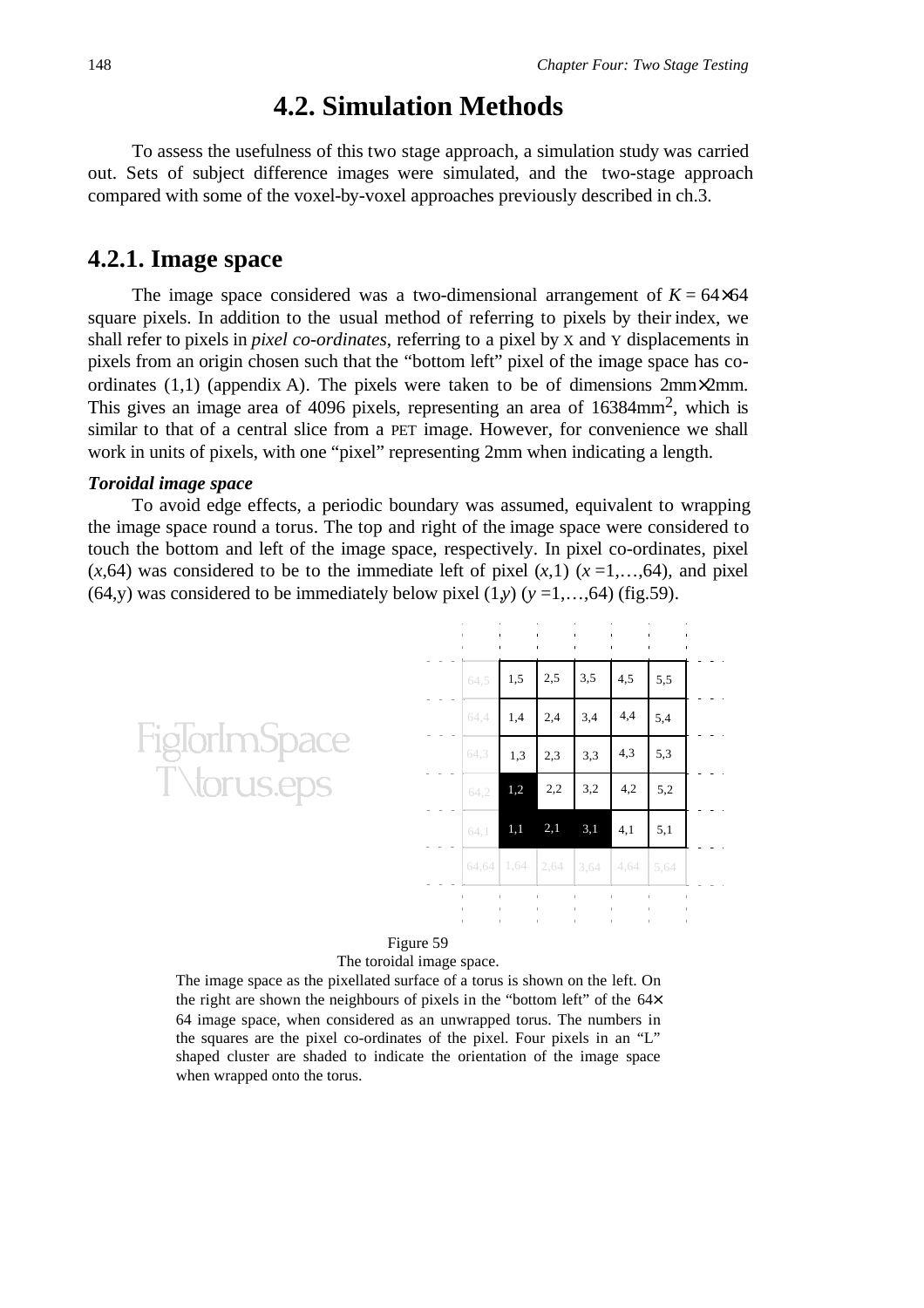# **4.2.2. Simulating difference images**

#### *Subject difference images*

*N* null subject difference images  $\Delta_{gik}$  (g = 1,2, *i* = 1,…, $N_g$ ,  $k = 1,...,K$ ), were generated by smoothing Gaussian white noise images with a (discretised) Gaussian kernel of FWHM 5 pixels (10mm). The Gaussian white noise images were generated by associating a zero mean, unit variance Gaussian variate with each pixel (fig.60).



Figure 60 Example white noise image, shown (on the left), with X and Y axes graduated in pixel co-ordinates, and (on the right) folded into a torus.

A Gaussian filter kernel of FWHM 5 pixels was implemented as a moving average filter, with weights computed by evaluating a bivariate Gaussian PDF with zero mean and variance-covariance matrix  $\Sigma = \left( \begin{array}{c} 1 \\ 1 \end{array} \right)$  $\binom{5^2}{0}$ 1  $\frac{1}{8\ln(2)}$ , on a regular 17×17 array of points 1 unit (pixel) apart, centred at the origin (fig.61). The smoothing weights were normalised to sum to unity. (See appendix B for details of smoothing and Gaussian kernels.)



Figure 61 Mesh plot of the (discretised) Gaussian filter kernel. The vertices of the mesh correspond to the points of the lattice. The X and Y axes graduated in pixel co-ordinates.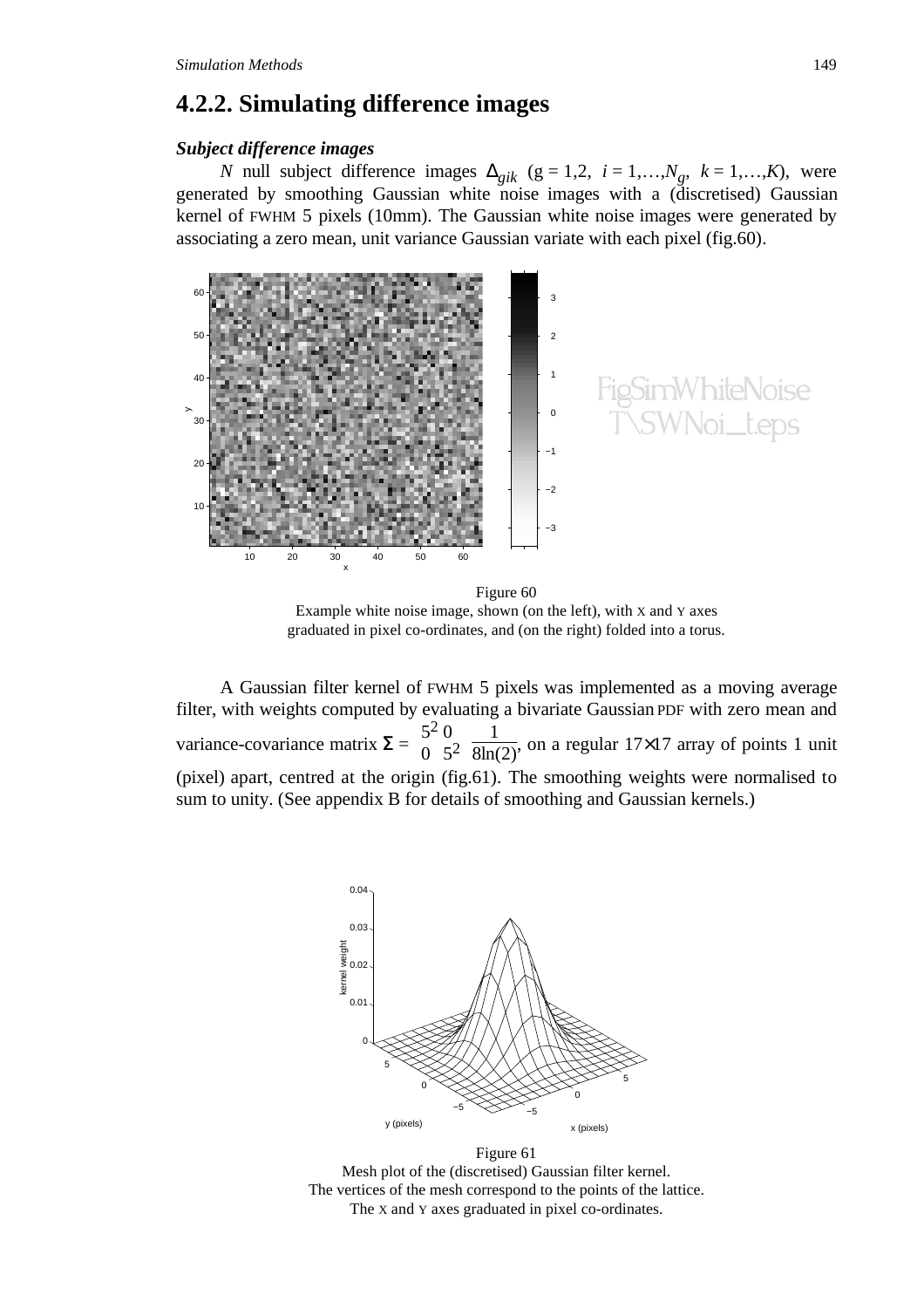The white noise images were smoothed with the Gaussian moving average filter, which was applied respecting the toroidal structure of the image space. The resulting image was normalised to give simulated difference images with unit variance, by division by the square root of the sum of the squares of the weights of the filter kernel. The sum of the squares of the weights of the filter kernel was found to be close to the theoretical value for continuous two dimensional fields of  $1/(4\pi\sqrt{|\Sigma|})$ , as given in appendix C:5.

The null difference images created thus, are strictly stationary discrete Gaussian random fields with zero mean and unit variance. Furthermore, the PRF is equal to the smoothing kernel used, a (discretised) Gaussian kernel of FWHM 10mm. The variancecovariance matrix of partial derivatives of the field is  $\Lambda = (2\Sigma)^{-1}$  (appendix C:7). An example of a simulated null difference image is shown in fig.62.



Example simulated null difference image, shown (on the left), with X and Y axes graduated in pixel co-ordinates, and (on the right) folded into a torus.

#### *Signal*

To simulate deviations from the omnibus hypothesis, a signal was added to each of the null subject difference images. The signal is a PRF convolved with itself, scaled to have maximum height  $\sin\theta$ , and located at pixel (32,32). This is a fairly common focal signal for use in PET simulation experiments. Since the PRF is a Gaussian kernel of FWHM 5 pixels (equivalent to 10mm), and hence variance-covariance matrix  $\Sigma = \left( \frac{1}{2} \right)$  $\binom{5^2}{0}$ 1  $\frac{1}{8\ln(2)}$ the signal is a bivariate Gaussian kernel with mean (32,32)', and variance-covariance matrix  $2\Sigma$  (appendix C:4), scaled to the appropriate height by multiplication by SigAmp×2 $\pi\sqrt{2\Sigma}$ . The signal therefore has FWHM of 5<sup> $\sqrt{2}$ </sup> pixels (equivalent to 10 $\sqrt{2}$ ) 2 mm).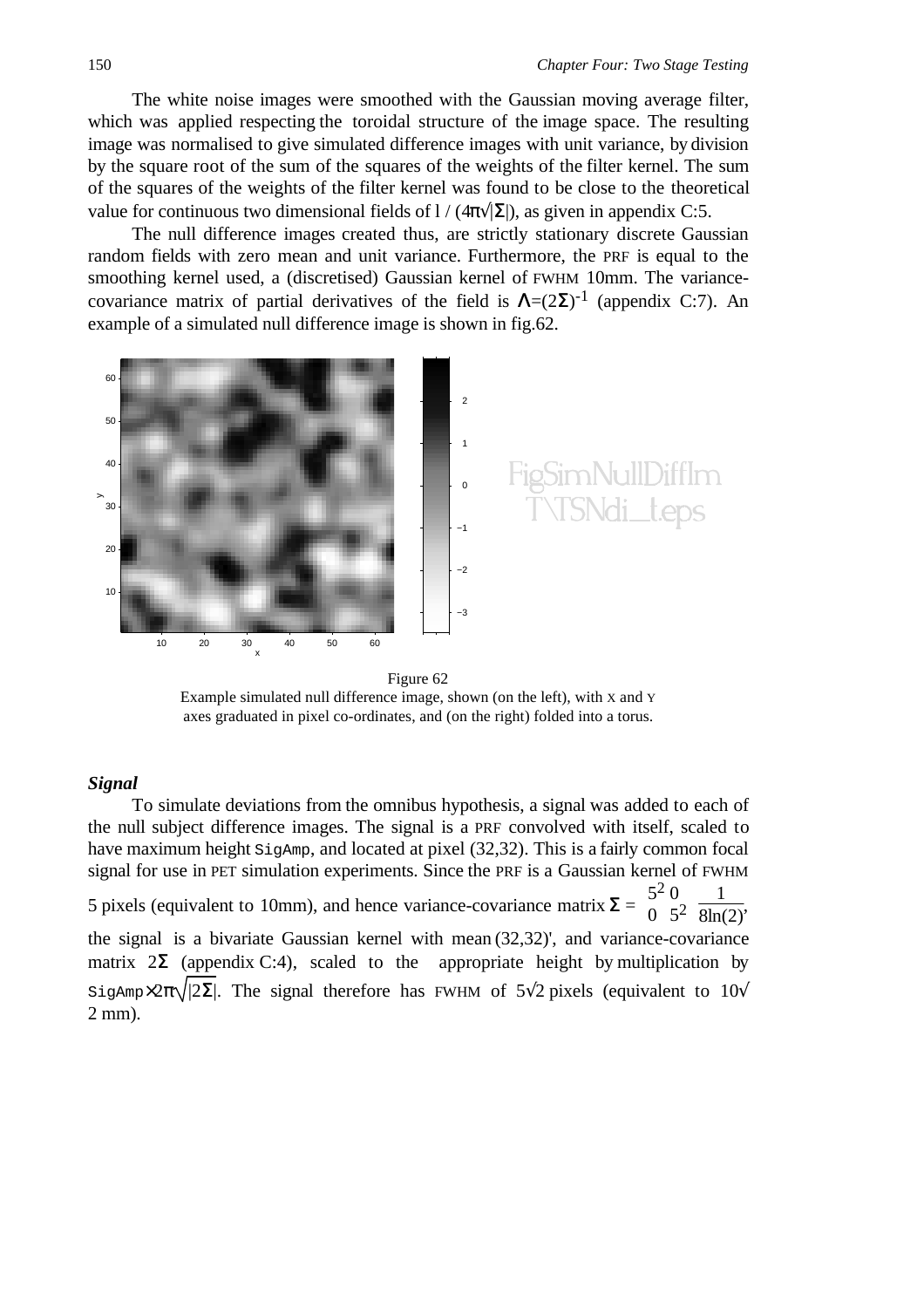The signal is discretised by evaluating it on the 64×64 lattice of voxel centres, giving an image of the signal (fig.63), which was added to each of the simulated null subject difference images by adding the values of the two images at each pixel.



Figure 63 Mesh plot of the signal at unit amplitude. X and Y axes graduated in pixel co-ordinates.

#### *Correct rejections*

Let V be the set of (indices of) the 9 pixels in the  $3\times3$  square centred at (32,32) (fig.64). If a test rejects  $H_v$ , by rejecting the null hypotheses for any pixel in V, or by rejecting the hypothesis for a region containing a pixel in V, then the test was considered to have correctly identified the signal. The "true" power of a test at a given SigAmp was defined as the probability of rejection of  $H_v$ .

| 32, 33 | 33, 33 |
|--------|--------|
| 32, 32 | 33, 33 |
| 32, 31 | 33, 31 |
|        |        |

Figure 64

3×3 square of voxels at the signal centre.

The numbers in the squares are the pixel co-ordinates of the pixel.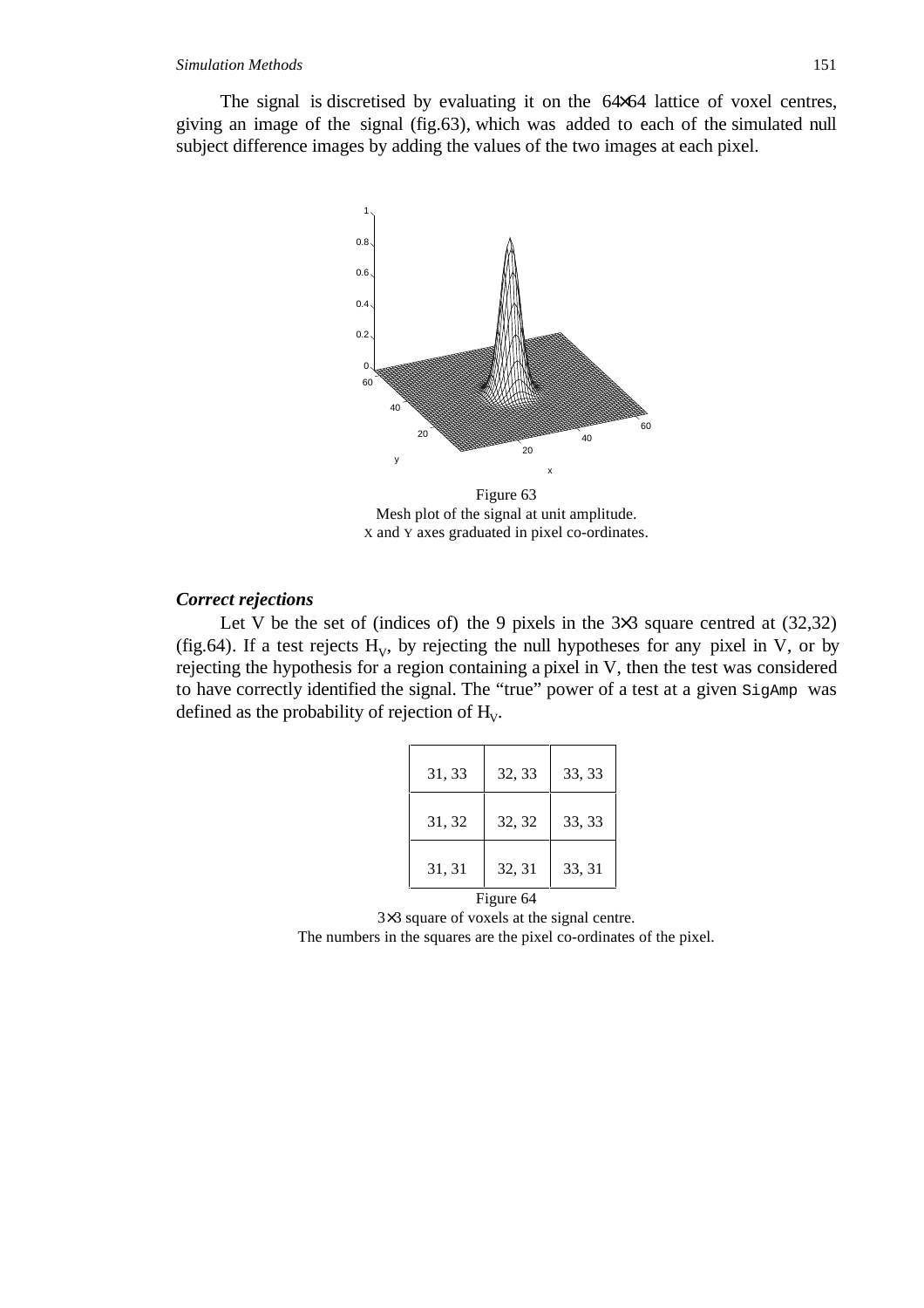# **4.2.3. Two-Stage test implementation**

### *Pilot group t-statistic image*

The first  $N_1$  simulated difference images were taken as the pilot group difference images, and from these the pilot group *t*-statistic image,  $T_1$  (eqn.62), was pilot group *t*-statistic image,  $T_1$  (eqn.62), was formed. (Fig.65)



Figure 65 Example pilot group *t*-statistic image computed from  $N_1 = 4$  simulated null subject difference images, shown (on the left), with X and Y axes graduated in pixel co-ordinates, and (on the right) as a mesh plot.

This pilot group *t*-statistic image is then thresholded at level  $u_1 = t_{N_1-1,1-\eta_1}$ . The pixels with supra-threshold values are the *interesting pixels*.

## *Interesting cluster identification*

The clusters of the interesting pixels were identified as connected subsets of pixels, using a first order neighbourhood scheme. Under such a scheme, two pixels are neighbours if they share a side. Two pixels are *connected* if they can be joined by a path of pixels, in which each pixel in the path is a neighbour of the last. This cluster identification was carried out respecting the toroidal nature of the image space.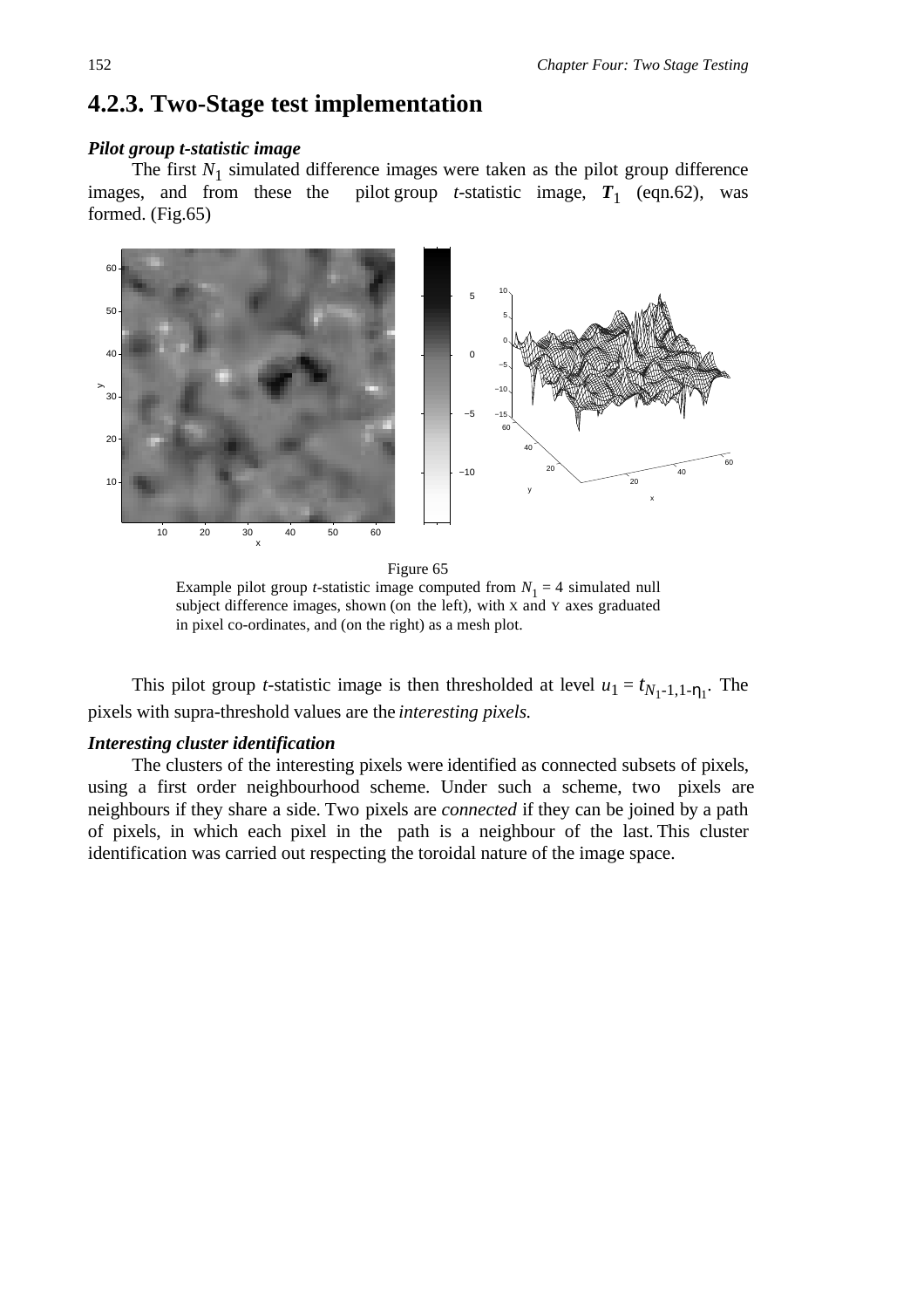#### *Simulation Methods* 153

This results in a *region map*, an image where the value of each pixel is the number of the cluster it is a member of, or zero if the pixel has sub-threshold pilot *t*-statistic (fig.66)



Example region map computed from the *t*-statistic image of fig.65, thresholded at  $u_1 = -t_{3,0,1} = 1.6377$  (4dp). A region map is an integer image, with pixel values indicating the cluster the pixel belongs to, zero indicating membership of no clusters. For display, zero has been mapped to the character '.', and the integers 1,2,3,… to the characters 'A','B','C',…. Note how clusters A,  $D \& R$  are defined across the edges of the image space, due to its consideration as an unwrapped torus. The X and Y axes are graduated in pixel co-ordinates.

For each of the *R*' clusters of pixels identified, the excess weight was computed by eqn.65. If more than TSmaxNoR clusters of pixels were identified, then the TSmaxNoR with largest excess weight were chosen to be the *R* ROI for the study stage. Otherwise, all *R*' clusters were taken as the ROI for the study stage. In the unlikely event (for a low threshold) that no interesting pixels were obtained, the whole image was considered as a single region. In practice, something more useful would be done, but this was a convenient conservative approach for the simulation experiment.

#### *Stage 2*

The study stage of the two stage test on the simulated subject difference images was implemented as described in §4.1.

# **4.2.4. Voxel-by-voxel tests**

Voxel-by-voxel approaches were applied to the *t*-statistic image,  $T = (T_1, \ldots, T_K)$ , formed from all *N* simulated subject difference images, as described in §2.3.1. It was assumed that  $\Delta_{gik} \sim N(\mu_k, \sigma_k^2)$ ; so under  $H_k: \mu_k = 0$ ,  $T_k \sim t_{N-1}$ , a Student's *t* distribution with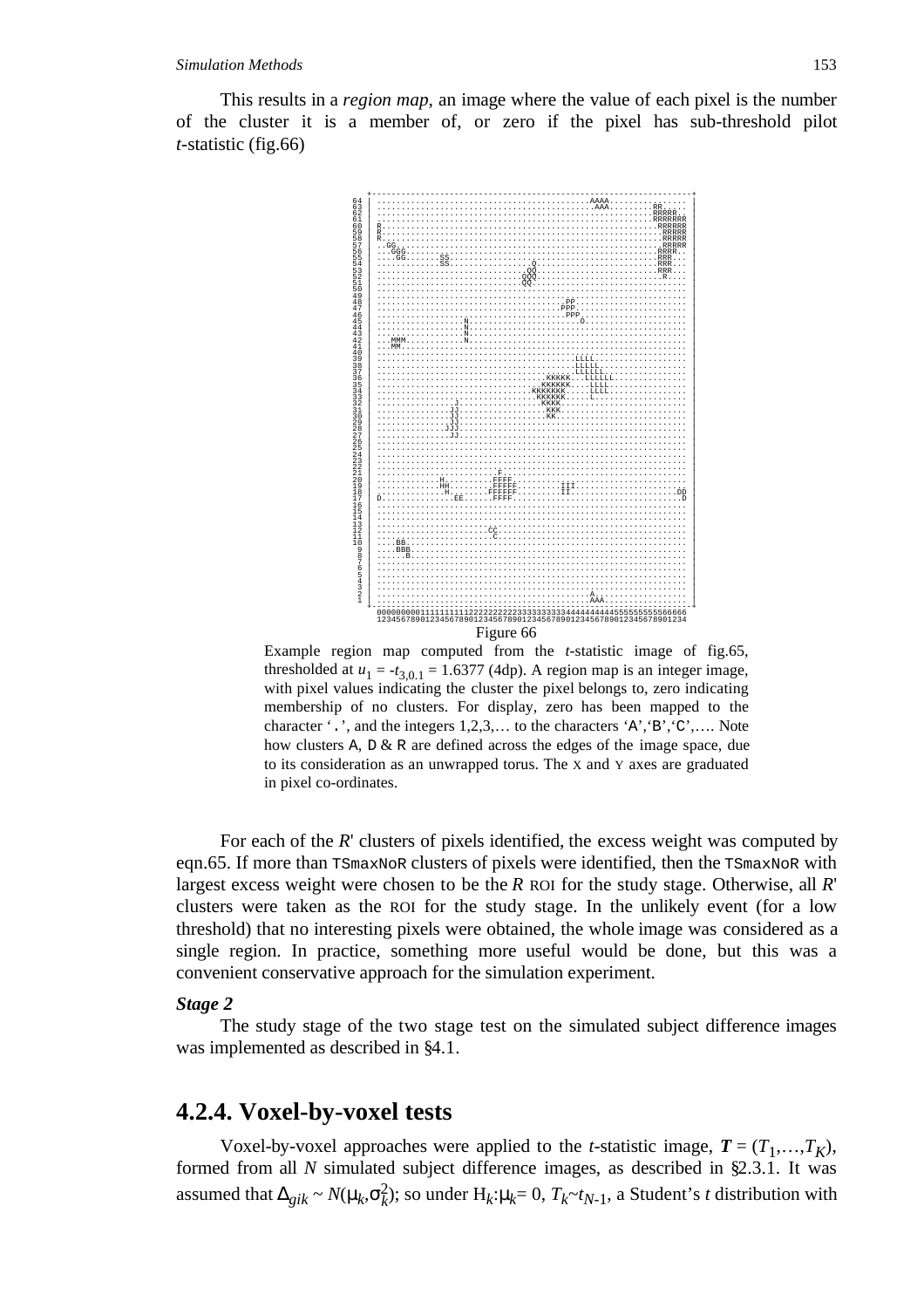*N*-1 degrees of freedom. As usual, one-sided alternative hypotheses were considered;  $H_k: \mu_k > 0.$ 

The voxel-by-voxel approaches considered were a simple Bonferroni approach and Worsley's expected Euler characteristic approach for *t*-fields. In addition, Worsley's expected Euler characteristic approach for Gaussian fields, and Friston's supra-threshold cluster size test were applied to the *t*-statistic image after it had been "Gaussianised".

#### *Bonferroni*

The Bonferroni approach was described in §3.2.1. The critical level  $c_{\alpha}$  was computed as the 1-α/*K* point of the *t*-distribution with *N*-1 degrees of freedom. The *t*-statistic image was thresholded at this level, and pixels with supra-threshold *t*-statistics had their null hypotheses rejected. Rejection of any pixel hypothesis implies rejection of the omnibus hypothesis  $H_w$ .

## *Worsley's expected Euler approach for t-fields*

Worsley's expected Euler characteristic method, for a two-dimensional strictly stationary continuous random *t*-field was applied. The method for Gaussian fields was described in §3.3.1., and the expected Euler characteristic of the excursion set of a strictly stationary continuous random *t*-field is given in appendix D:3. For convenience, we shall refer to this test as "Worsley's  $T_{\text{max}}$ " test.

The equation for the expected Euler characteristic of the excursion set of a strictly stationary continuous random *t*-field thresholded at level *u* was set to  $\alpha$  and solved to obtain the critical threshold  $u_{\alpha}$ . The variance-covariance matrix of partial derivatives of the component fields used was the theoretical value for a strictly stationary continuous Gaussian field with zero mean and unit variance formed by convolving a white noise Gaussian process with a Gaussian kernel with variance-covariance matrix  $\Sigma$ . The value is

 $\Lambda = (2\Sigma)^{-1}$  (appendix C:7). Recall  $\Sigma = \left( \begin{array}{c} 1 \end{array} \right)$  $\binom{5^2}{0}$ 1  $\frac{1}{8\ln(2)}$ . As measurements are in pixels, the

size of the domain of the field,  $\lambda(\Omega)$ , is simply the number of pixels, *K*.

The *t*-statistic image was thresholded at this level, and pixels with supra-threshold *t*-statistics had their null hypotheses rejected.

### *Gaussianised t-statistic image*

The *t*-statistic image was transformed to a Gaussian statistic image, by replacing each pixel *t*-statistic with a Gaussian variate with equal probability of being exceeded. (See appendix E for details.) As noted in §3.3.3., although the resulting statistic image has Gaussian marginal distributions under  $H<sub>w</sub>$ , it is not a discrete Gaussian field. However, many practitioners apply tests for Gaussian random fields to such "Gaussianised" statistic images, and we shall do likewise.

The variances of the partial derivatives of the Gaussianised statistic image were estimated within the image. This was accomplished by taking numerical derivatives at each voxel in the X and Y directions, as a difference in the pixel values, and computing the sample variance of these numerical derivatives over the image space. Since the (square) image space is considered as the unfolded surface of a torus, every pixel has neighbouring pixels in both the X and Y directions. Assuming the covariances of the

partial derivatives are zero, this gives an estimate  $\hat{\Lambda}$  of the variance-covariance matrix of partial derivatives  $\Lambda$ . Recall §3.3.5. for further details of estimating smoothness.

### *Worsley's expected Euler approach for Gaussianised statistic image*

Worsley's expected Euler characteristic method for a two-dimensional strictly stationary continuous Gaussian random field with (hypothesised) zero mean and unit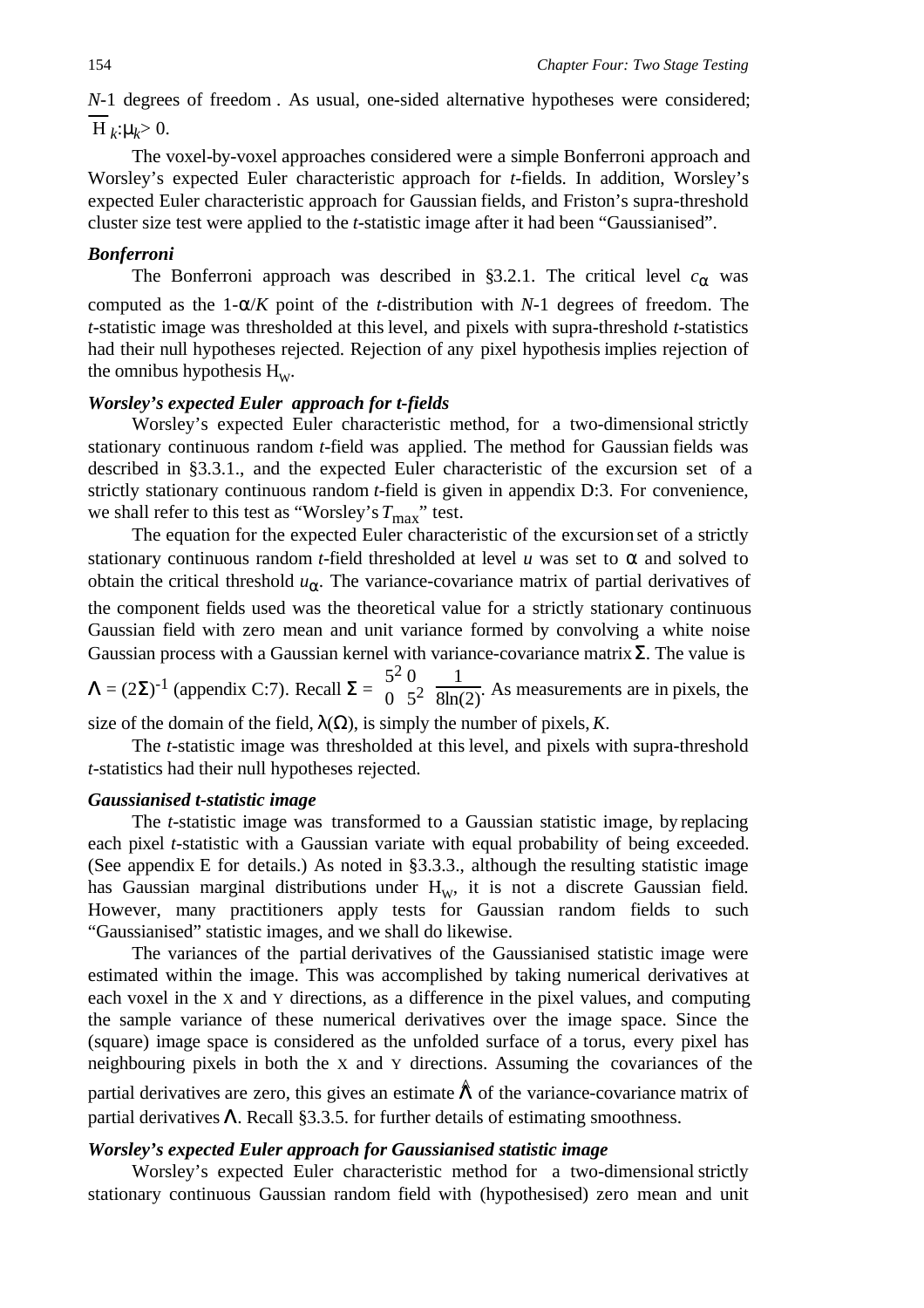#### *Simulation Methods* 155

variance, was applied to the Gaussianised *t*-statistic image as described in §3.3.1. For convenience, we shall refer to this test as "Worsley's  $Z_{\text{max}}$ " test.

The equation for the expected Euler characteristic of the excursion set of a 2D strictly stationary continuous standard Gaussian random field thresholded at level *u* (eqn.36), was set to  $\alpha$  and solved to obtain the critical threshold  $u_{\alpha}$ . The estimated

variance-covariance matrix of partial derivatives for the Gaussianised *t*-statistic image,  $\hat{\Lambda}$ , was used. Again, the size,  $\lambda(\Omega)$ , of the domain of the field is simply the number of pixels, *K*.

The "Gaussianised" *t*-statistic image was thresholded at this level, and pixels with supra-threshold statistics had their null hypotheses rejected. Rejection of any pixel hypothesis implies rejection of the omnibus hypothesis.

#### *Friston's supra-threshold cluster size test on "Gaussianised" statistic image*

The supra-threshold cluster size of Friston *et al*. (1994d) was described in §3.5.2. The "Gaussianised" *t*-statistic image was thresholded at  $u = -\Phi^{-1}(\eta_F)$ , and clusters of supra-threshold pixels identified using the toroidal clustering algorithm used in the pilot stage of the two stage test. For each cluster, the size in pixels was computed. We shall refer to this test as "Friston's  $S_{\text{max}}$ " test.

Using  $K$  as the size of the field, and the estimated variance-covariance matrix of partial derivatives of the "Gaussianised" *t*-statistic,  $\hat{\Lambda}$ , the critical cluster size  $s_{\alpha}$  for a level α test was computed (eqn.60). Since the size of the domain of the field and the smoothness have been measured in pixels, the critical cluster size is also in pixels.

If a supra-threshold cluster of pixels, with set of indices U, had size greater than the critical size  $s_{\alpha}$ , then the omnibus hypothesis H<sub>U</sub> for the pixels in that cluster was rejected. If any regional hypothesis was rejected then the omnibus hypothesis  $H_w$  was rejected.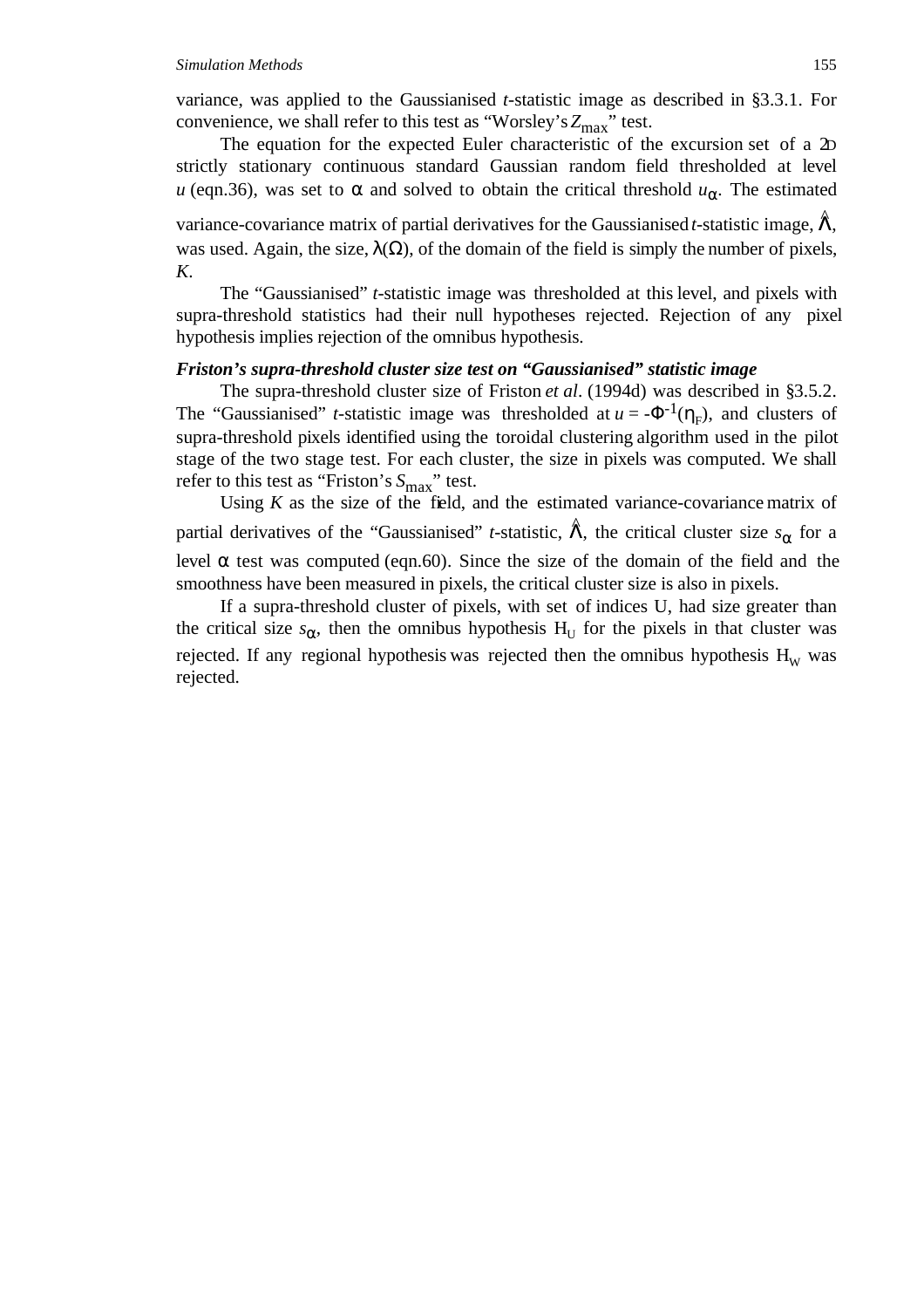# **4.3. Results**

# **4.3.1. Simulation parameters**

Simulations were carried out with the following parameters:

General

|                   | Simulations:                                       | $Nosim = 2000$                                                                   |
|-------------------|----------------------------------------------------|----------------------------------------------------------------------------------|
|                   | Image dimensions:                                  | $D = 2$ dimensions                                                               |
|                   | Image space:                                       | Toroidal array of $64 \times 64$ square pixels                                   |
|                   | Number of pixels:                                  | $K = 64 \times 64 = 4096$                                                        |
|                   | Numbers of subjects:                               | $N=12$                                                                           |
|                   | Level for testing:                                 | $\alpha = 0.05$                                                                  |
|                   | Smoothing kernel:                                  | Gaussian kernel, FWHM of 5 pixels $(=10$ mm)                                     |
| Signal parameters |                                                    |                                                                                  |
|                   | Signal shape:                                      | Gaussian PRF, FWHM 5 12 pixels,                                                  |
|                   |                                                    | Located at pixel (32,32)                                                         |
|                   | Signal amplitudes:                                 | $\{0, 0.9, 1.1, 1.3, 1.4, 1.5, 1.6, 1.7, 1.9, 2.1, 2.3\}$                        |
|                   |                                                    | (The same $N$ osim sets of N null subject difference                             |
|                   |                                                    | images were used for each signal amplitude.)                                     |
|                   | Two-Stage parameters                               |                                                                                  |
|                   | Pilot group size:                                  | $N_1 = 4$                                                                        |
|                   | Study group size: $N_2 = N - N_1 = 8$              |                                                                                  |
|                   |                                                    | Pilot stage threshold: $\eta_1 = 0.1$ $u_1 = t_{N_2-1, 1-\eta_1} = 1.6377$ (4dp) |
|                   | Max number of ROI:                                 | $TSmaxNoR = 5$                                                                   |
|                   | Bonferroni parameters                              |                                                                                  |
|                   | Critical threshold:                                | $c_{\alpha} = t_{N-1, (1-\alpha)/K} = 6.9442$ (4dp)                              |
|                   | Worsley's expected Euler test for <i>t</i> -fields |                                                                                  |
|                   | Critical threshold:                                | 6.8048(4dp)                                                                      |
|                   | Friston's supra-threshold cluster size test        |                                                                                  |
|                   | Threshold:                                         | $\eta_F = 0.01$ $u = -\Phi^{-1}(\eta_F) = 2.3263$                                |
|                   |                                                    |                                                                                  |

The only parameter that was varied was the signal amplitude, SigAmp.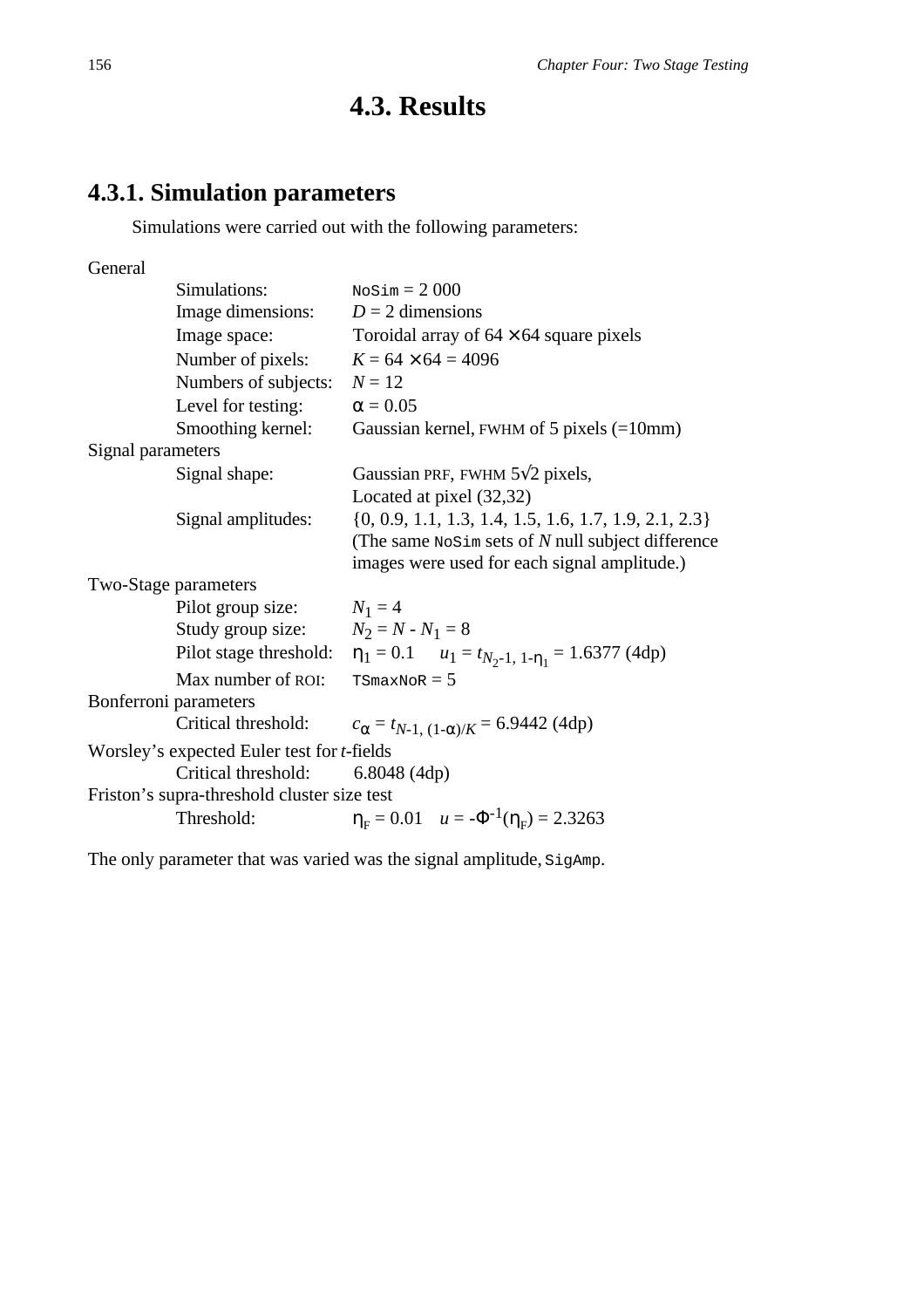# **4.3.2. Size of tests**

The null simulation, with a signal amplitude of zero, was undertaken to assess the validity and relative sizes of the tests. Individual 95% CIs for the sizes of the various tests for the simulated data are given in table 67. It appears that all the tests are valid, with size at most the desired level  $\alpha = 0.05$ . Worsley's  $T_{\text{max}}$  and the Bonferroni approach are rather conservative, with test level well below the desired size.

| Two-Stage                  | (0.0457, 0.0623) |
|----------------------------|------------------|
| <b>Bonferroni</b>          | (0.0088, 0.0172) |
| Worsley's $T_{\text{max}}$ | (0.0122, 0.0218) |
| Worsley's $Z_{\text{max}}$ | (0.0392, 0.0548) |
| Friston's $S_{\text{max}}$ | (0.0346, 0.0494) |



Individual 95% CIs for the sizes of the tests on the simulated null data, unadjusted for multiple comparisons. Computed from 2 000 simulations, to 4dp, using the normal approximation to the binomial.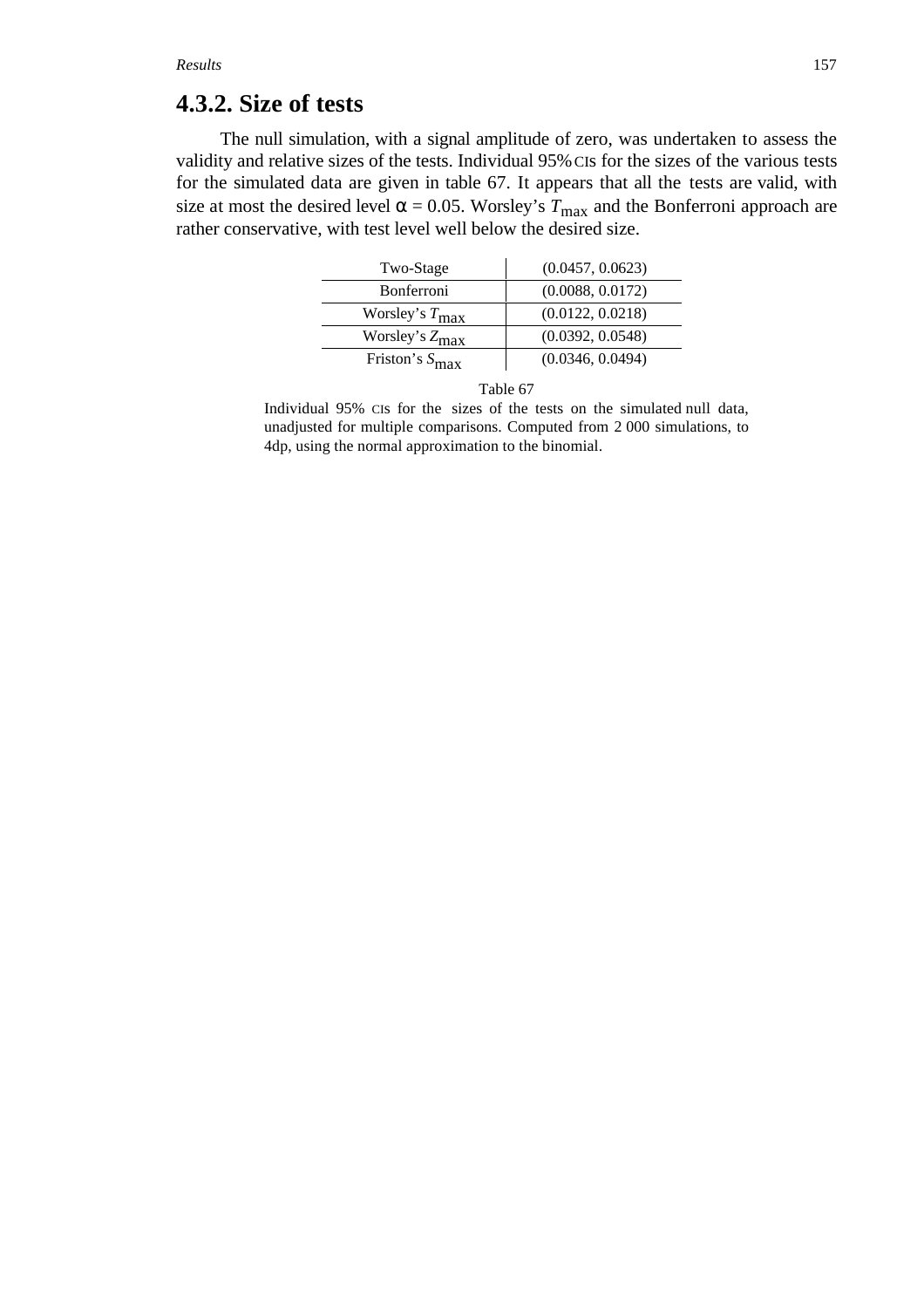# **4.3.3. Power of two-stage test**

Having demonstrated the validity of the tests under study, we move on to compare the power of the two-stage method with the voxel-by-voxel methods.

#### *True power curves*

Estimated true power curves for the five tests are given in fig.68. Departures from  $H<sub>w</sub>$  are parameterised by the amplitude of the added signal. Recall that the true power of the test at a given  $\text{Signmp}$  ( > 0) was defined as the probability of rejection of H<sub>y</sub>, where V is the set of the 3×3 pixels at the centre of the signal. Thus, these curves do not show the size of the omnibus test when  $\text{Signmp} = 0$ . Rather, they show the probability of detection of the centre of a signal which has amplitude zero, and as such are meaningless. The point  $\text{SigAmp} = 0$  is therefore omitted from these true power curves.



Estimated power curves from the simulations. The power at a given SigAmp ( $> 0$ ) is the probability of rejection of H<sub>v</sub>, where V is the set of the 3×3 pixels at the centre of the signal. 2 000 simulated data sets were generated, to which the tests were applied for each SigAmp

#### *McNemar's test*

The tests were applied to the set of simulated subject difference images at each signal amplitude. Thus, for any two tests on the data at one signal amplitude, the results of the simulation are paired. To compare any two tests, the pairing should be exploited using McNemar's test.

Consider as an example the comparison of the two-stage test and Worsley's  $T_{\text{max}}$ test over the  $2000$  simulations, with  $\text{SigAmp} = 1.5$ . The results of the simulation are summarised in the following 2×2 table:

| $1 = "reject" H$ |  | Worsley's $T_{\text{max}}$ |     |      |
|------------------|--|----------------------------|-----|------|
|                  |  |                            |     |      |
| Two-Stage        |  | 1014                       | 232 | 1246 |
|                  |  | 332                        | 422 | 754  |
|                  |  | 1346                       | 654 | 2000 |

The cases where both tests reach the same conclusion (on the leading diagonal) give no information regarding the relative sizes of the tests. McNemar's test proceeds by considering the cases where the two tests reach differing conclusions.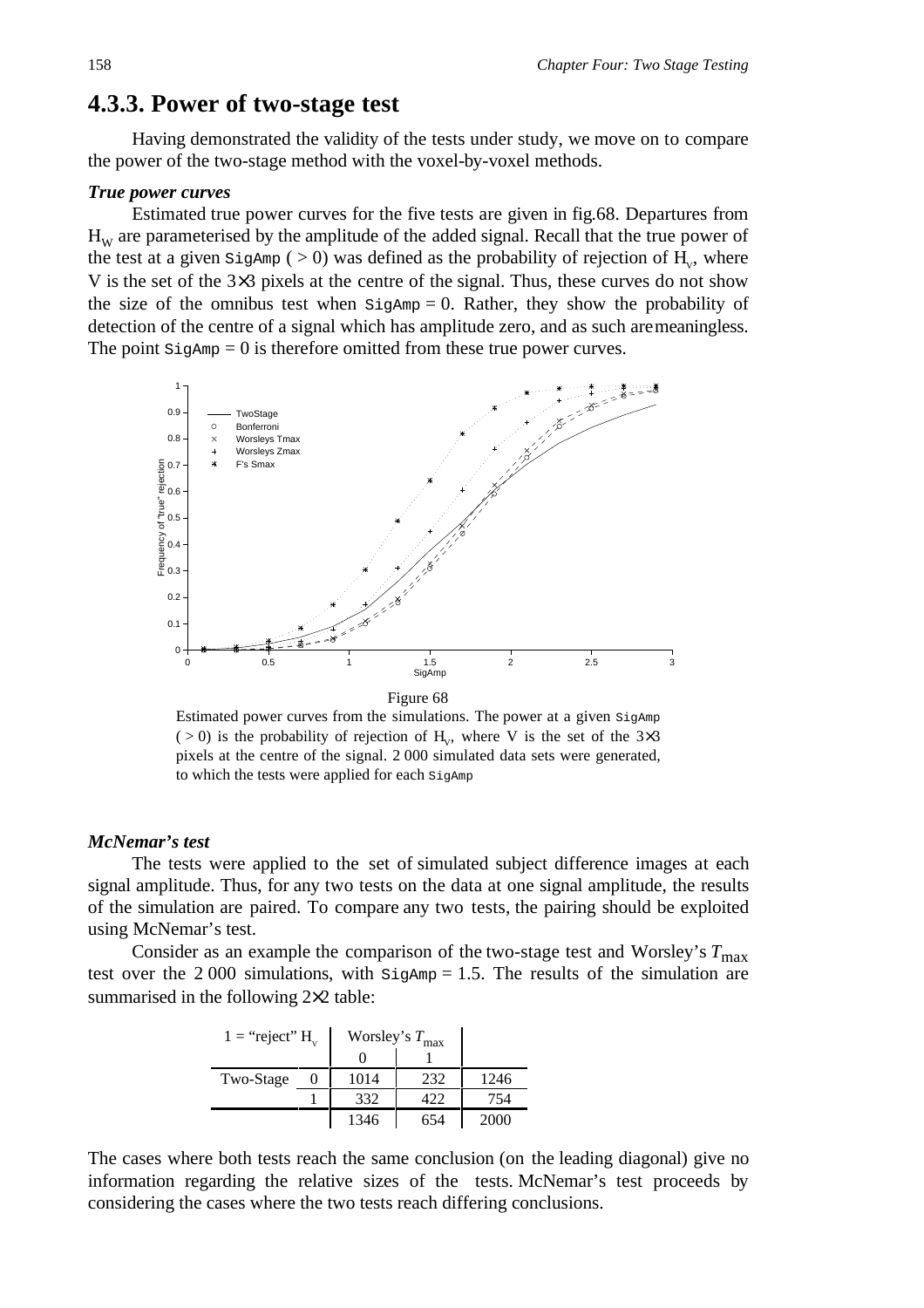#### *Results* 159

Let the number of cases where the two tests differ be  $n$ , and let  $q$  be the number of times the two-stage test rejects when Worsley's  $T_{\text{max}}$  does not, the value in cell (0,1) of the table. Then, conditional on *n*, *q* is a binomial  $Bin(n, θ)$  variate, for some θ. The hypothesis of equal probability of rejection for the two tests is  $H:\theta = 0.5$ . The one sided alternative hypothesis  $H : \theta > 0.5$  assesses whether the two-stage test has greater probability of rejecting the omnibus hypothesis than Worsley's  $T_{\text{max}}$ , while the two sided hypothesis H: $\theta \neq 0.5$  tests for a difference in the probabilities of rejection of the two tests. In this latter case the test with greater power may be decided by reference to the results table, with negligible probability of type III error, the error of mistaking the direction of a difference.

#### *Results table*

To assess the significance of the differences in the power curves of fig.68, onesided *p*-values from McNemar's test comparing the true power of the two-stage approach with each of the four pixel-by-pixel methods in turn were computed:

|          | On <i>t</i> -statistic image |               | On "Gaussianised"         |                            |  |
|----------|------------------------------|---------------|---------------------------|----------------------------|--|
|          | computed for all subjects    |               | <i>t</i> -statistic image |                            |  |
| Signal   | Bonferroni                   | Worsley's     | Worsley's                 | Friston's                  |  |
| SigAmp   |                              | $T_{\rm max}$ | $Z_{\rm max}$             | $S_{\hbox{\small\bf max}}$ |  |
| 0.1      | 0.0625                       | 0.0625        | 0.1875                    | 0.9824                     |  |
| 0.3      | 0.0003                       | 0.0003        | 0.0038                    | 0.9552                     |  |
| 0.5      | 0.0000                       | 0.0000        | 0.0011                    | 0.9942                     |  |
| 0.7      | 0.0000                       | 0.0000        | 0.0028                    | 1.0000                     |  |
| 0.9      | 0.0000                       | 0.0000        | 0.0622                    | 1.0000                     |  |
| 1.1      | 0.0000                       | 0.0000        | 0.9849                    | 1.0000                     |  |
| 1.3      | 0.0000                       | 0.0000        | 1.0000                    | 1.0000                     |  |
| 1.5      | 0.0000                       | 0.0000        | 1.0000                    | 1.0000                     |  |
| 1.7      | 0.0004                       | 0.1406        | 1.0000                    | 1.0000                     |  |
| 1.9      | 0.1344                       | 0.9155        | 1.0000                    | 1.0000                     |  |
| 2.1      | 0.9837                       | 1.0000        | 1.0000                    | 1.0000                     |  |
| 2.3      | 1.0000                       | 1.0000        | 1.0000                    | 1.0000                     |  |
| 2.5      | 1.0000                       | 1.0000        | 1.0000                    | 1.0000                     |  |
| 2.7      | 1.0000                       | 1.0000        | 1.0000                    | 1.0000                     |  |
| 2.9      | 1.0000                       | 1.0000        | 1.0000                    | 1.0000                     |  |
| 3.1      | 1.0000                       | 1.0000        | 1.0000                    | 1.0000                     |  |
| Table 69 |                              |               |                           |                            |  |

One sided *p*-values from McNemar's test comparing the two-stage approach with each of the pixel-by-pixel approaches at for each set of 2 000 simulated difference images at each SigAmp. *p*-values given to 4dp

These (unadjusted) *p*-values show the significance of the difference between the power curves of fig.68, at each signal amplitude.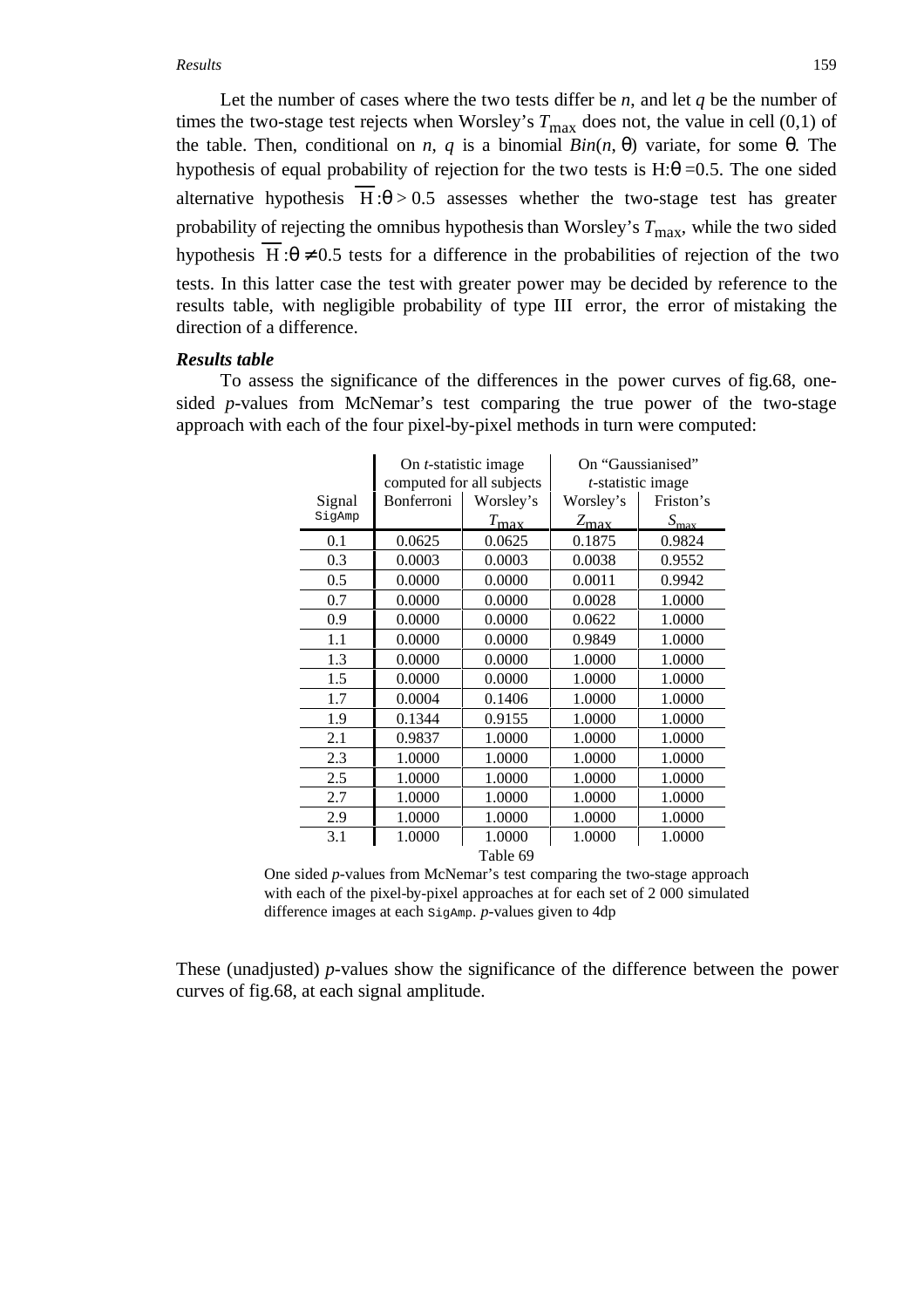# **4.4. Conclusions**

# **4.4.1. Discussion**

#### *Power*

From the simulation results, it appears that the two-stage approach is more powerful for the simulated data than the Bonferroni or Worsley's  $T_{\text{max}}$  method for slight signals, but not for more "obvious" stronger signals. The two methods for "Gaussianised" statistic images considered, Worsley's Z<sub>max</sub> and Friston's maximum supra-threshold cluster size test, are more powerful than the two-stage procedure.

There are three features of the two-stage approach to consider. Firstly, the first stage, with only  $N_1=4$  subjects data may not identify the activated region as an interesting ROI for the second stage. Secondly, a two-stage approach has a smaller study group than a single stage method. These drawbacks may be overcome by the third feature, that the number of comparisons in the study stage is small.

The first point would explain why the two-stage outperforms Worsley's Z<sub>max</sub> and the Bonferroni approaches for small signal amplitudes but not for larger ones: The first stage "misses" the signal sometimes.

### *Robustness of two-stage*

A key feature of the two-stage approach is its robustness. The only assumption is of normality of the means of the identified ROI in the  $N_2$  study stage subjects, an assumption which seems in little doubt. (Recall the discussion of normality of voxel values of rCBF scans given in §3.3.6.2.)

In contrast, the voxel-by-voxel methods rely on many assumptions, discussed in ch.3, which at best only approximate the truth for real PET data. The effects on the size and power of the tests of departures from the assumptions is only known in a few limited situations.

Of additional concern is the application of methods for Gaussian random fields to "Gaussianised" *t*-fields. Although the simulation at zero amplitude gave insufficient evidence against a hypothesis of size  $=\alpha$  for methods on "Gaussianised" *t*-statistic images, recall (§3.3.3.) that Worsley (1994b) found his  $Z_{\text{max}}$  approach applied to "Gaussianised" three-dimensional *t*-statistic images to be invalid, with size greater than nominal level α.

The simulation method used here gives ideal conditions for the random field approaches. The simulated *t*-statistic images generated are strictly stationary discrete Gaussian random fields, with zero mean and unit variance. The "Gaussianised" statistic images are strictly stationary, and have Gaussian marginal distributions with zero mean and unit variance, even if they are not discrete Gaussian fields.

#### *Prospects for two-stage*

The two-stage approach has prospects. The prototype two-stage algorithm presented here is robust, and is more sensitive than Worsley's  $T_{\text{max}}$  random field method for the simulated data. However, it should be borne in mind that single threshold methods such as Worsley's  $T_{\text{max}}$  maintain strong control over FWE at the voxel level, which may be more desirable than a slight increase in sensitivity.

Clearly further examination of the two-stage approach is necessary before it can be adopted (or rejected) as a test for functional mapping experiments.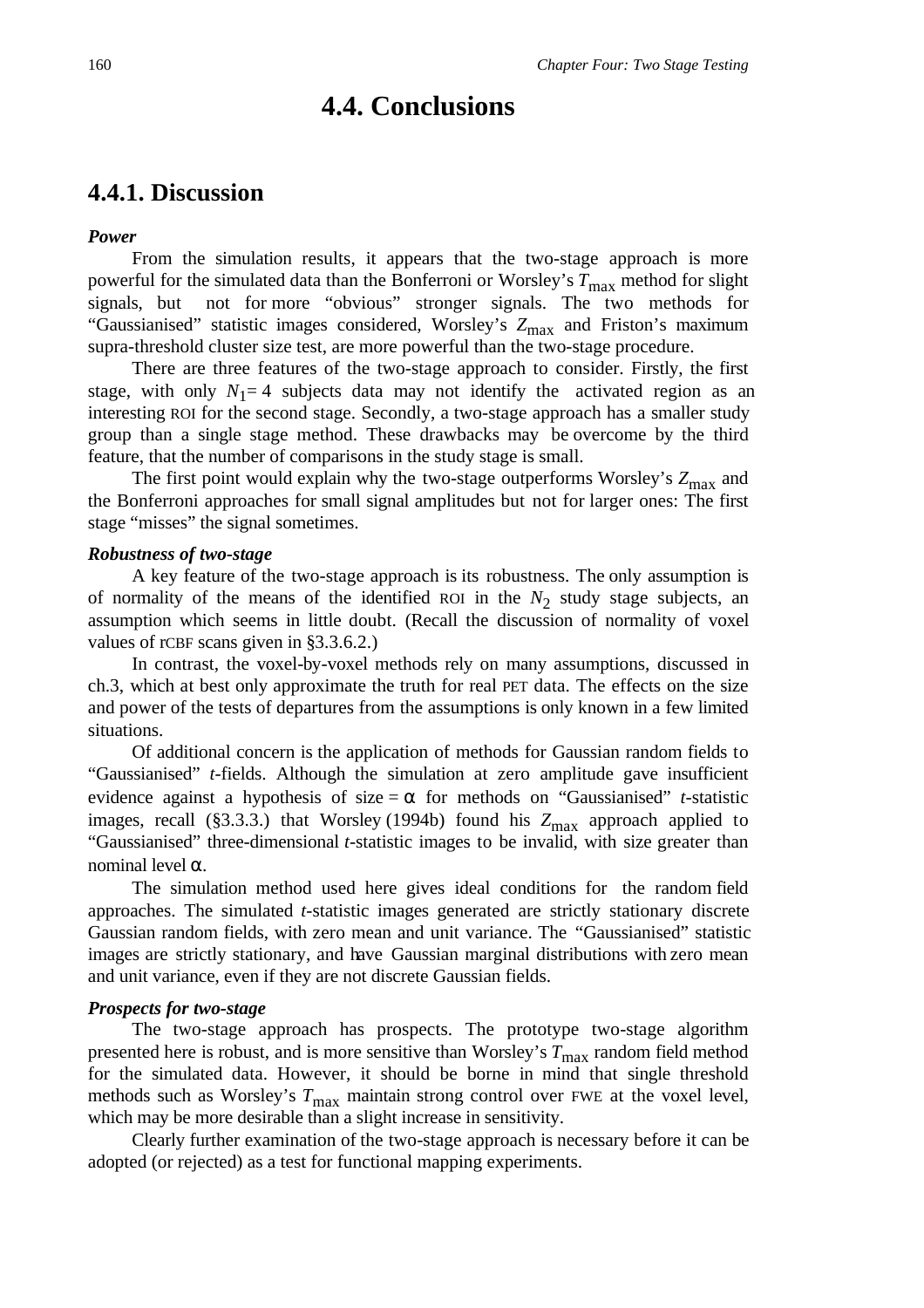# **4.4.2. Further work**

As with all simulation experiments, there is a continuum of possible configurations that can be explored. The limited two-dimensional simulation study presented in this chapter gives a rough idea of the potential of the two-stage approach. To gain a better idea, the following improvements could be considered:

#### *Three-dimensions*

Firstly, it is desirable to match the parameters of the simulation to the real situation. The most obvious drawback of the current work in this respect is the two-dimensional image space used (the pixellated surface of a torus), when rCBF images are three-dimensional. The step from a single 2D slice to a full 3D volume represents a vast increase in the multiple comparisons problem. In ch.3, Worsley's  $Z_{\text{max}}$  approach was seen to be more conservative in three-dimensions than in two. Thus, the two-stage approach in three-dimensions may be more favourable than in two-dimensions.

A simulation with an image space with similar dimensions, shape, and voxel size to the intracerebral area in PET, perhaps along the lines of the simulation of ch.3, would be desirable for its relevance.

#### *Pilot group sizes*

The choice of pilot group size  $(N_1)$  is critical to the power of the two-stage method. In this chapter, only a single pilot group size of 4 subjects from am experimental group of size 12 was considered. Simulation studies of the two-stage method for a variety of experimental group sizes would be useful for determining the optimum pilot group size.

#### *Region selection method*

Another critical aspect of a two-stage algorithm is the method of region selection from the pilot group data. As discussed earlier, any selection method leads to a valid test, provided that the pilot and study stages are independent. That is, the ROI statistics are independent of the pilot group statistic image and other criteria used to select the ROI.

The selection of regions of interest by suprathreshold cluster excess weight, proposed here, is attractive because it combines the size and magnitude of an excursion above the threshold. A criticism of supra-threshold cluster *size* methods is that a very intense focal activation is not considered as "interesting" as an activation which barely exceeds the threshold, but which does so for a larger cluster of voxels. Clearly there is scope for investigation into better methods for region selection.

It has been noted previously that *t*-statistic images with low degrees of freedom are exceptionally "noisy" (§3.3.6.5.). This noise is reflected in the shapes of the identified ROI. (Consider the example region map of fig.66.) Since it is not necessary to know the marginal distributional of the pixel values in the pilot group statistic image, any image processing tool could be used to "clean up" the image, and enhance the region selection method. Smoothing decreases the pixel variance, but leaves signals greater in spatial extent than the filter kernel intact, making them more obvious, albeit at the expense of resolution. Alternatively, since the high frequency spatial noise in the statistic image is inherited from the variance image  $S_1^2$  (eqn.64), the variance image itself could be spatially smoothed prior to formation of the pilot group statistic image, an option pursued in ch.6 with the non-parametric approach described there.

#### *Number of ROI*

Perhaps as important as the actual method of region selection, is the actual number of regions to be chosen. Too few, and the probability of missing an activated region may be too great. Too many, and the corrections for the multiple comparisons in the study